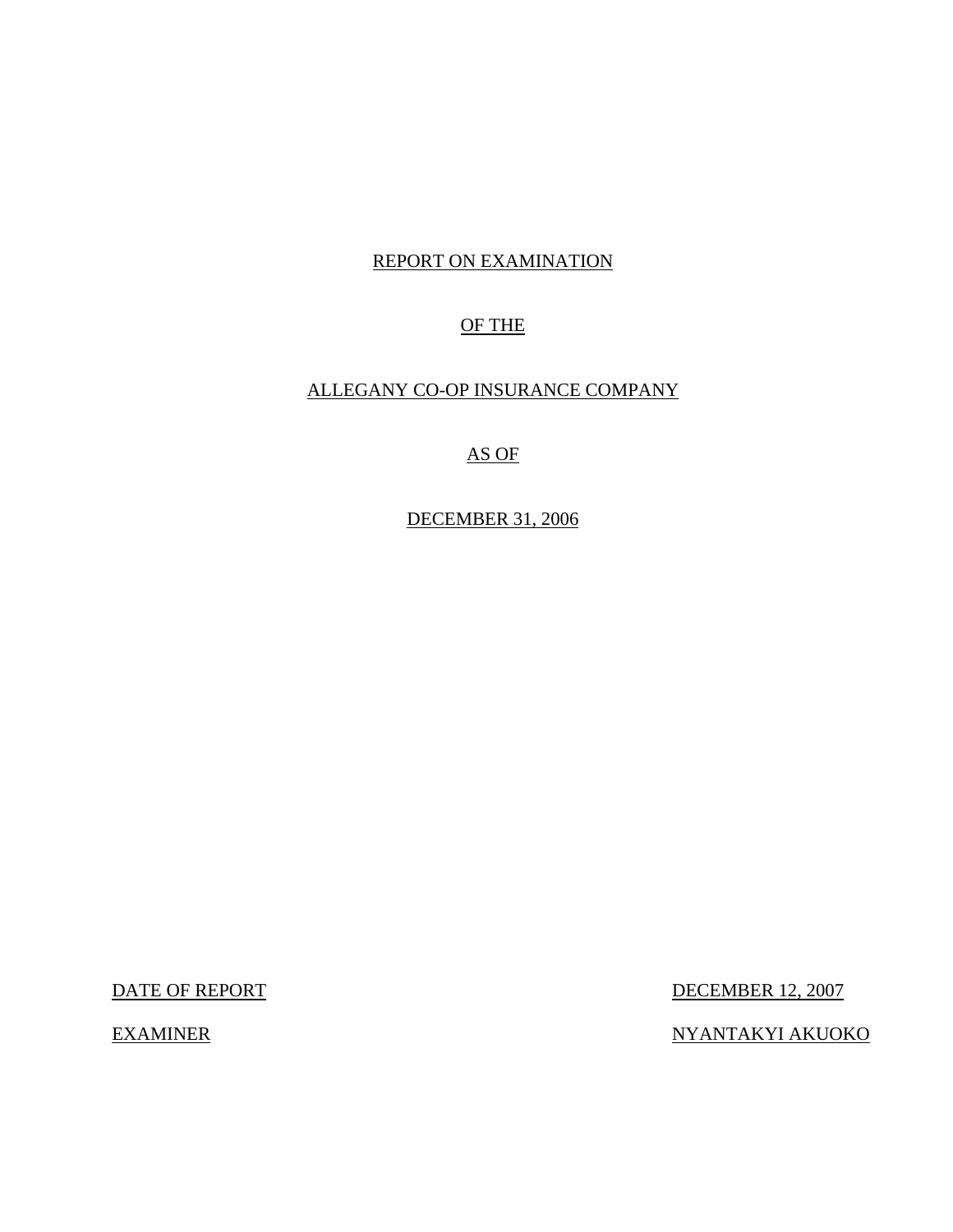# TABLE OF CONTENTS

# ITEM NO. PAGE NO.

| 1  | Scope of examination                                                                                                                                             | $\overline{2}$                                            |
|----|------------------------------------------------------------------------------------------------------------------------------------------------------------------|-----------------------------------------------------------|
| 2. | Description of Company                                                                                                                                           | $\overline{2}$                                            |
|    | A. Management<br>B. Territory and plan of operation<br>C. Reinsurance<br>D. Holding company system<br>E. Significant operating ratios<br>F. Accounts and records | 3<br>$\overline{\mathcal{A}}$<br>5<br>$8\,$<br>$8\,$<br>9 |
| 3. | <b>Financial statements</b>                                                                                                                                      | 11                                                        |
|    | A. Balance sheet<br>B. Underwriting and investment exhibit                                                                                                       | 11<br>13                                                  |
| 4. | Losses and loss adjustment expenses                                                                                                                              | 14                                                        |
| 5. | Market conduct activities                                                                                                                                        | 14                                                        |
| 6. | Subsequent events                                                                                                                                                | 17                                                        |
| 7. | Compliance with prior report on examination                                                                                                                      | 17                                                        |
| 8. | Summary of comments and recommendations                                                                                                                          | 18                                                        |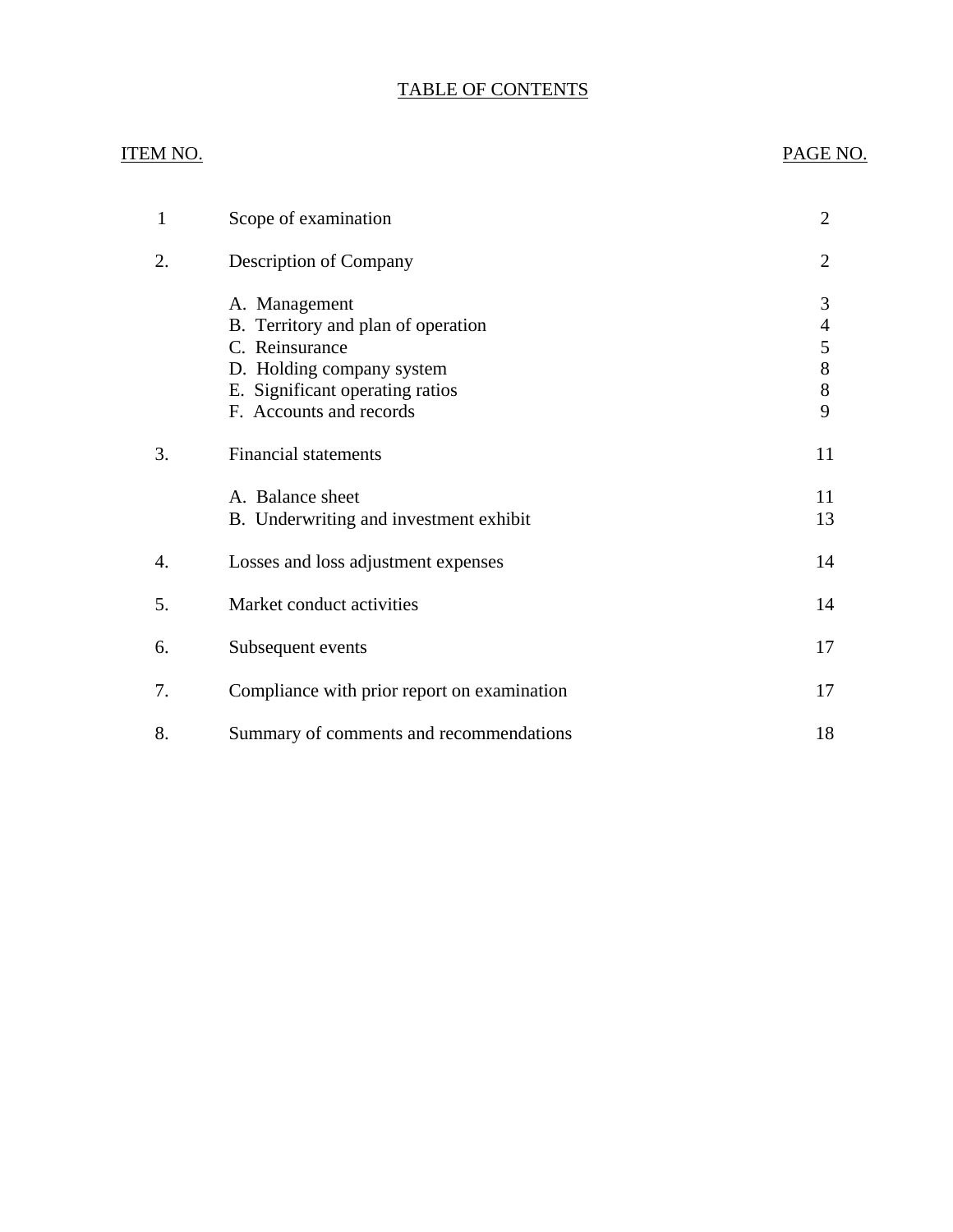

STATE OF NEW YORK INSURANCE DEPARTMENT ONE COMMERCE PLAZA ALBANY, NEW YORK 12257

Honorable James J. Wrynn Superintendent of Insurance Albany, New York 12257

Sir:

Pursuant to the requirements of the New York Insurance Law, and in compliance with the instructions contained in Appointment Number 22642 dated May 8, 2007, attached hereto, I have made an examination into the condition and affairs of Allegany Co-op Insurance Company as of December 31, 2006, and submit the following report thereon.

Wherever the designation the "Company" appears herein without qualification, it should be understood to indicate Allegany Co-op Insurance Company.

Wherever the term "Department" appears herein without qualification, it should be understood to mean the New York Insurance Department.

The examination was conducted at the Company's home office located at 9 North Branch Road, Cuba, New York 14727.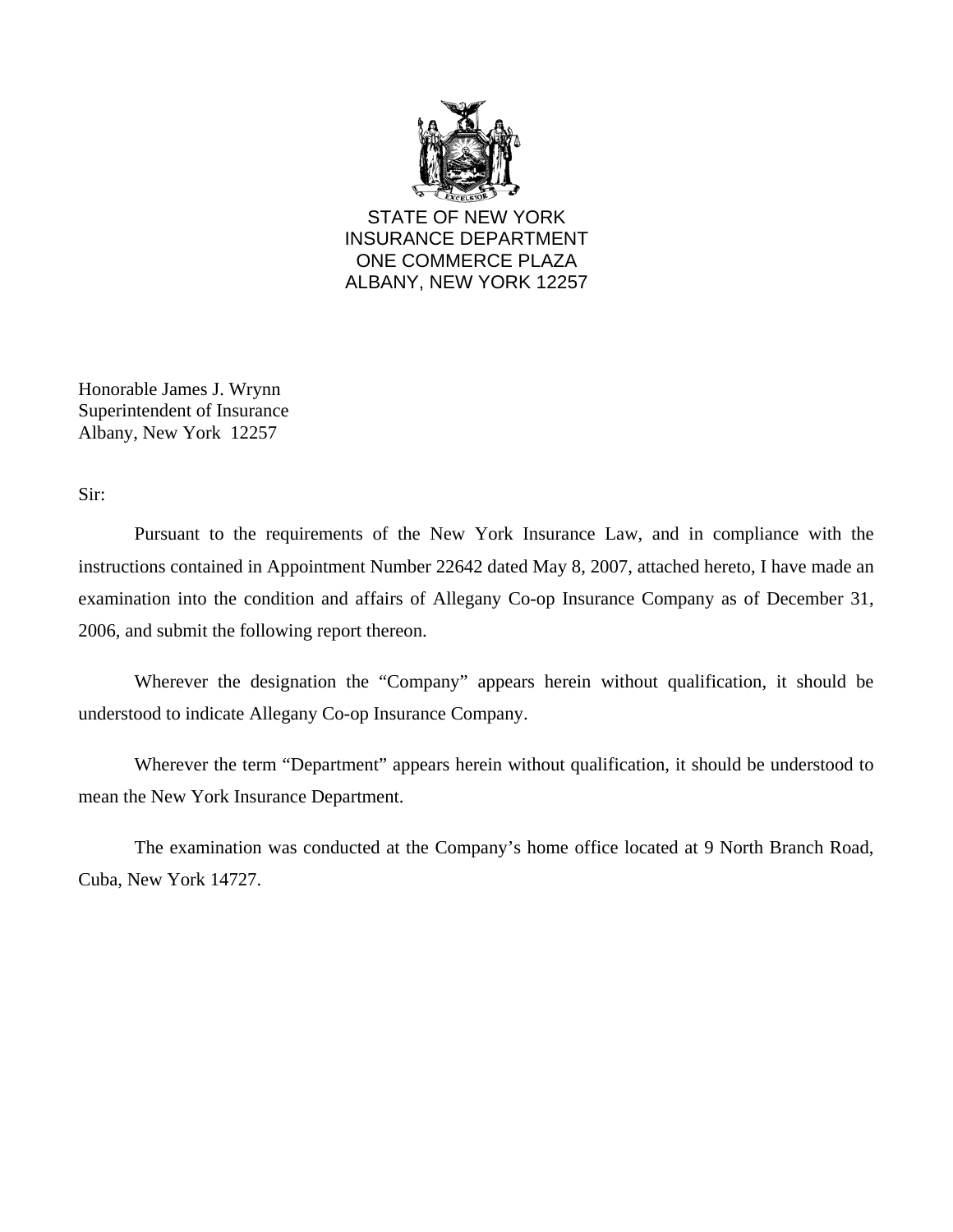### 1. SCOPE OF EXAMINATION

<span id="page-3-0"></span>The previous examination was conducted as of December 31, 2001. This examination covered the five-year period from January 1, 2002 through December 31, 2006. Transactions occurring subsequent to this period were reviewed where deemed appropriate by the examiner.

The examination comprised a verification of assets and liabilities as of December 31, 2006. The examination included a review of income, disbursements and Company records deemed necessary to accomplish such analysis or verification and utilized, to the extent considered appropriate, work performed by the Company's independent certified public accountants ("CPA"). A review or audit was also made of the following items as called for in the Examiners Handbook of the National Association of Insurance Commissioners ("NAIC"):

> History of Company Management and control Corporate records Fidelity bond and other insurance Territory and plan of operation Growth of Company Loss experience Reinsurance Accounts and records Financial statements

A review was also made to ascertain what action was taken by the Company with regard to comments and recommendations contained in the prior report on examination.

This report on examination is confined to financial statements and comments on those matters, which involve departures from laws, regulations or rules, or which are deemed to require explanation or description.

### **2. DESCRIPTION OF COMPANY**

Allegany Co-op Insurance Company was organized under the laws of the State of New York on April 3, 1887 as the Allegany County Farmers' Co-operative Fire Insurance Company for the purpose of transacting business as an assessment co-operative fire insurance company in Allegany County, New York. A certificate, issued by this Department on July 19, 1971, permitted the Company to change its name to the Allegany Co-op Insurance Company.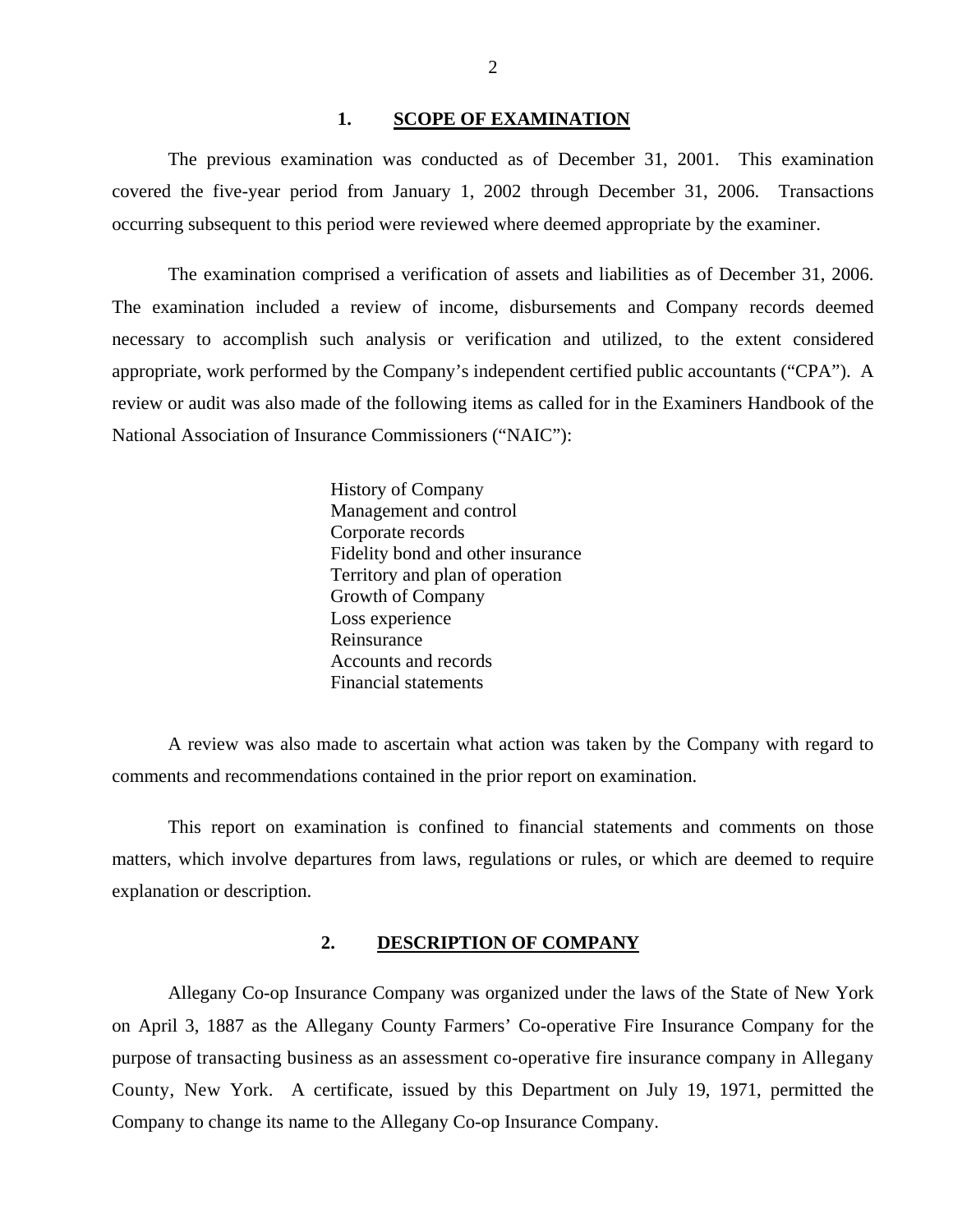<span id="page-4-0"></span>On April 11, 1980, a merger was effected with the Farmers' Co-operative Fire Insurance Company of Steuben County, New York, domiciled at Hornell, New York, with the Company as the surviving corporation.

On January 1, 1990, a merger was effected between the Company and the German Mutual Insurance Company, of Wayland, New York, with the Company as the surviving corporation.

A. Management

Pursuant to the Company's charter and by-laws, management of the Company is vested in a board of directors consisting of not less than nine, nor more than fifteen members. The board met at least four times during each calendar year. At December 31, 2006, the board of directors was comprised of the following nine members:

| Name and Residence                        | <b>Principal Business Affiliation</b>                                                               |
|-------------------------------------------|-----------------------------------------------------------------------------------------------------|
| Marcia J. Davies<br>Freedom, NY           | Secretary,<br>Allegany Co-op Insurance Company & Board<br>Member, Monroe Co-op Insurance Company    |
| Bruce R. Donnan<br>Piffard, NY            | Farmer                                                                                              |
| Clifford H. Feldman<br>West Valley, NY    | <b>Excavation Contractor</b>                                                                        |
| Edward L. Gilbert<br>Rushford, NY         | Dairy Farmer and Insurance Agent                                                                    |
| Kevin O. Harris<br>Wellsville, NY         | Chief Executive Officer,<br>Harris Supply Company & Board Member,<br>Monroe Co-op Insurance Company |
| Erland E. Kailbourne<br>Honeoye Falls, NY | Chairman,<br><b>Five Star Bank</b>                                                                  |
| J. Michael Shane<br>Allegany, NY          | Vice President,<br>Allegany Co-op Insurance Company & Attorney                                      |
| Rodney R. Stettner<br>Spencerport, NY     | Farmer & Board Member,<br>Monroe Co-op Insurance Company                                            |
| Duane A. Vaclavik<br>Fillmore, NY         | Chairman of the Board,<br>Allegany Co-op Insurance Company & Monroe<br>Co-op Insurance Company      |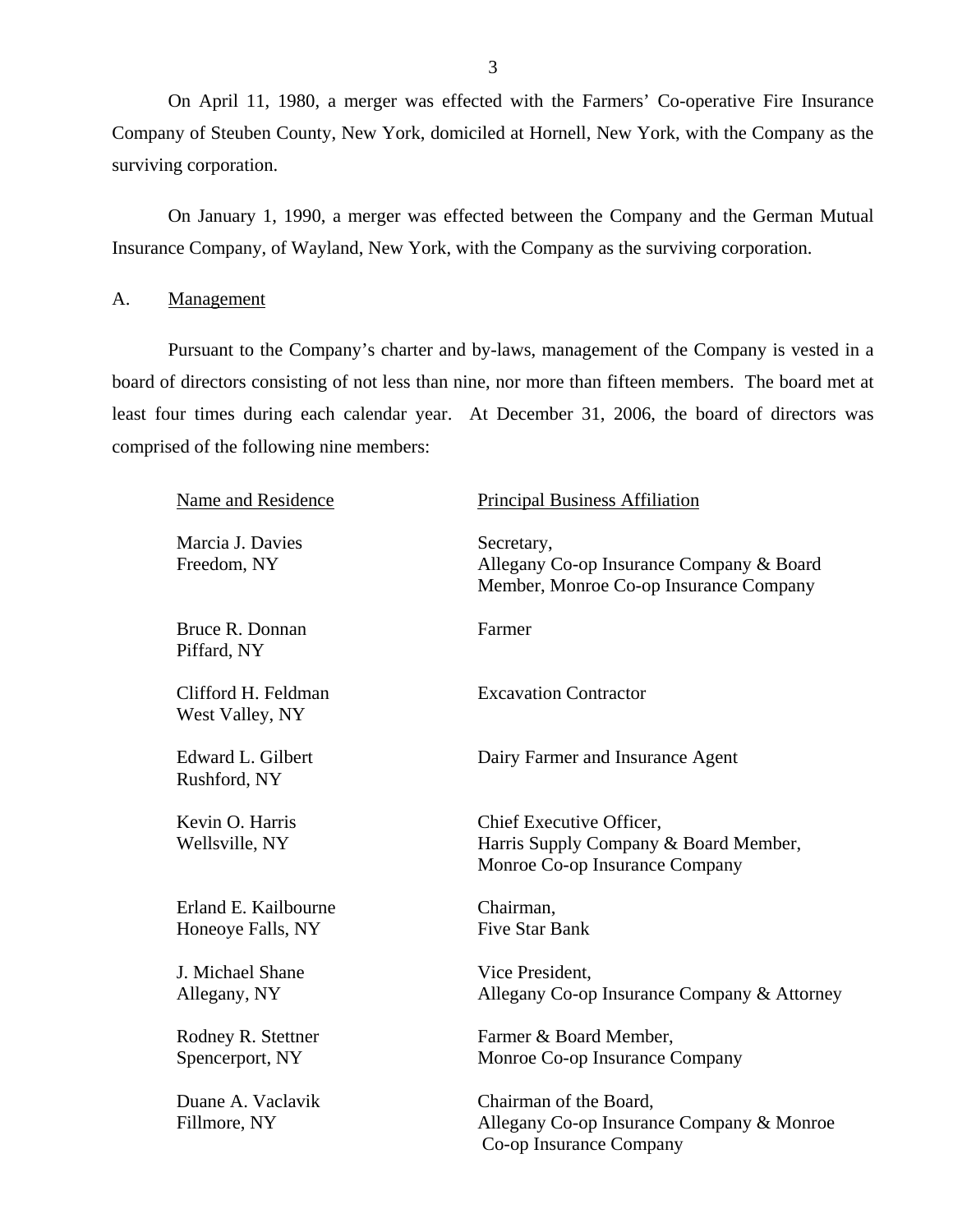<span id="page-5-0"></span>A review of the minutes of the board of directors' meetings held during the examination period indicated that the meetings were generally well attended and each board member has an acceptable record of attendance.

As of December 31, 2006, the principal officers of the Company were as follows:

| Name              | Title                 |
|-------------------|-----------------------|
| Duane A. Vaclavik | Chairman of the board |
| Randall S. Peters | President             |
| Marcia J. Davies  | Secretary             |
| Marley P. Burek   | Treasurer             |
| J. Michael Shane  | Vice President        |

### B. Territory and Plan of Operation

As of December 31, 2006, the Company was licensed as an assessment cooperative property/casualty insurance company to transact business within all the Counties of the State of New York, excluding the Counties of Bronx, Kings, New York, Queens and Richmond. The Company was licensed to write business in New York only.

As of the examination date, the Company was authorized to transact the kinds of insurance as defined in the following numbered paragraphs of Section 1113(a) of the New York Insurance Law:

| P <u>aragraph</u> | Line of Business                                                                    |
|-------------------|-------------------------------------------------------------------------------------|
| 4                 | Fire                                                                                |
| 5                 | Miscellaneous property                                                              |
| 6                 | Water damage                                                                        |
| 7                 | Burglary and theft                                                                  |
| 8                 | <b>Glass</b>                                                                        |
| 9                 | Boiler and machinery                                                                |
| 12                | Collision                                                                           |
| 13                | Personal injury liability                                                           |
| 14                | Property damage liability                                                           |
| 15                | Workers' compensation and employers' liability (excluding<br>workers' compensation) |
| 19                | Motor vehicle and aircraft physical damage (excluding aircraft)<br>physical damage) |
| 20                | Marine and inland marine (inland marine only)                                       |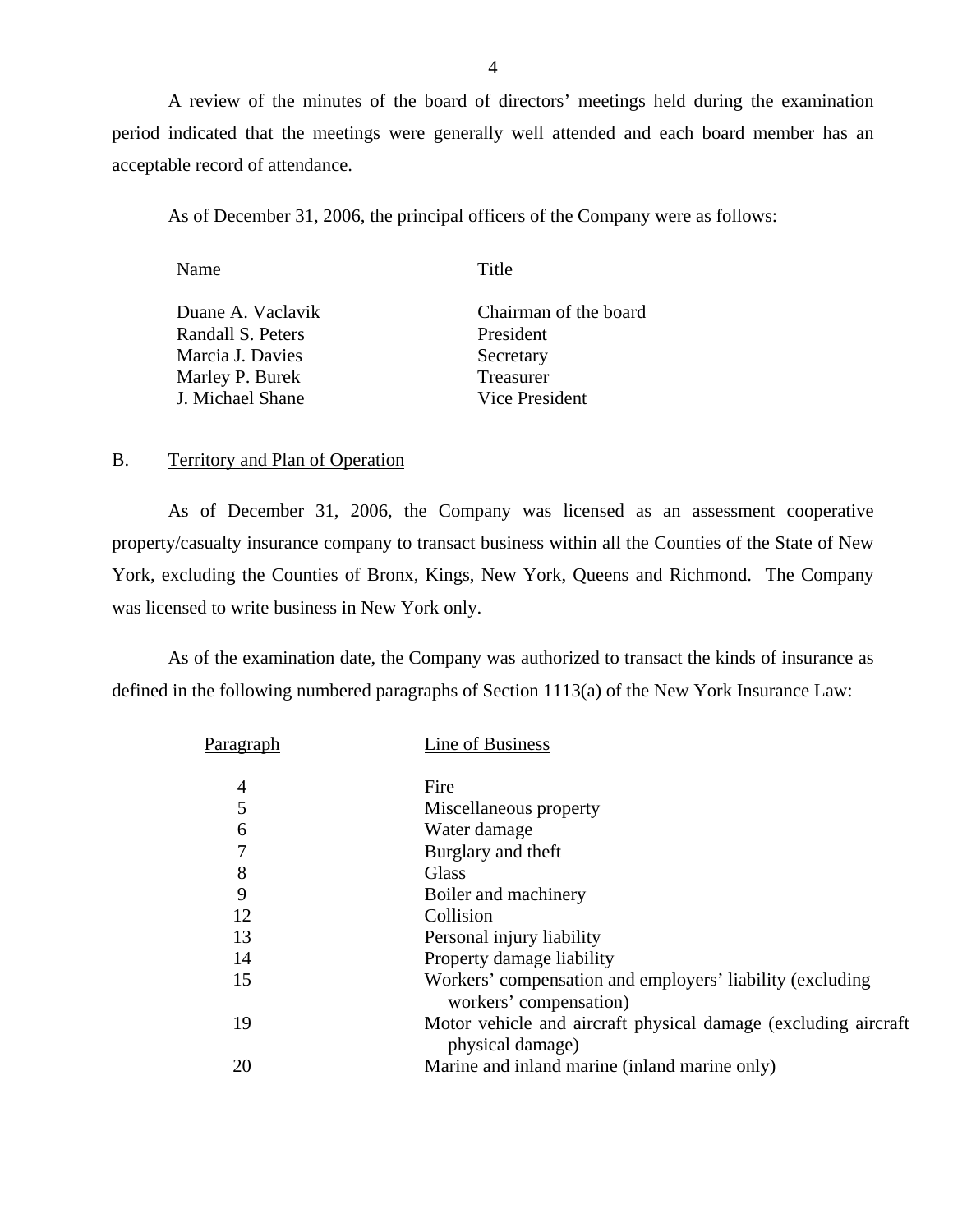Paragraphs 5, 6, 7, 8, 13, 14 and 15 can be written solely in conjunction with fire insurance written under the same policy and covering the same premises. The Company is also licensed to accept and cede reinsurance as provided in Section 6606 of the Insurance Law of the State of New York.

Based on the lines of business for which the Company is licensed, and pursuant to the requirements of Articles 13 and 66 of the New York Insurance Law, the Company is required to maintain a minimum surplus to policyholders in the amount of \$100,000.

The Company's predominant lines of business are commercial multiple peril and homeowners multiple peril, which accounted for 46% and 36%, respectively, of the Company's 2006 direct written business. The Company writes mainly through independent agents and a director-agent.

The following schedule shows the direct premiums written by the Company in New York for the period under examination:

| \$7,763,163<br>2002  | Direct Premium Written |  |  |
|----------------------|------------------------|--|--|
|                      |                        |  |  |
| \$8,857,365<br>2003  |                        |  |  |
| \$10,420,139<br>2004 |                        |  |  |
| \$11,326,723<br>2005 |                        |  |  |
| \$11,565,583<br>2006 |                        |  |  |

# C. Reinsurance

### Assumed Reinsurance

Assumed reinsurance accounted for approximately 12% of the Company's gross premium written during 2006. The assumed premiums were derived solely from a 100% quota share reinsurance agreement with the Company's affiliate, Monroe Co-op Insurance Company ("Monroe"), which became effective January 1, 2003. Pursuant to the agreement, Monroe cedes 100% of its net premiums to the Company, after cessions to non-affiliated reinsurers. The Company then combines the premiums assumed from Monroe with its net premiums (after cession to non-affiliated reinsurers) and cedes back to Monroe 12% (13% prior to January 1, 2004) of the combined premiums. The Company utilizes reinsurance accounting as defined in NAIC Accounting Practices and Procedures Manual, Statements of Statutory Accounting Principles ("SSAP") No. 62 for this agreement.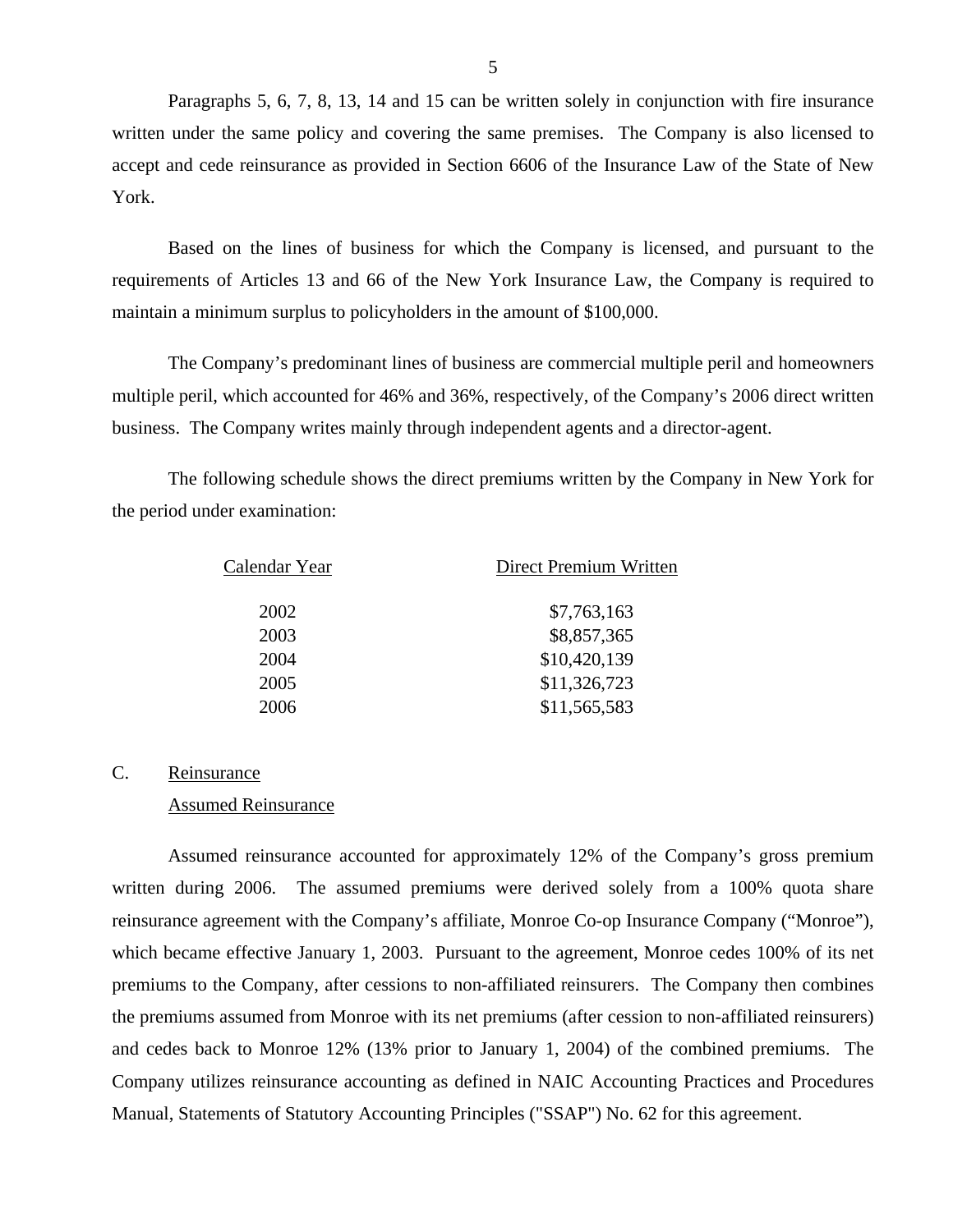As of December 31, 2006, the Company had the following ceded reinsurance program in place:

| <b>Type of treaty</b>                                | Cession                                                                                                                                                                                                   |
|------------------------------------------------------|-----------------------------------------------------------------------------------------------------------------------------------------------------------------------------------------------------------|
| <b>Excess of Loss</b>                                |                                                                                                                                                                                                           |
| Property<br>$(3$ layers)                             | \$1,375,000 in excess of \$125,000, ultimate net<br>each risk, not exceeding \$250,000,<br>loss<br>\$1,000,000 and \$1,500,000 ultimate net loss<br>any one loss occurrence for each respective<br>layer. |
| Casualty<br>(2 layers)                               | \$875,000 in excess of \$125,000 ultimate net<br>loss per occurrence.                                                                                                                                     |
| Casualty clash                                       | \$2,000,000 in excess of \$1,000,000<br>per<br>occurrence.                                                                                                                                                |
| Property Catastrophe Excess of<br>Loss<br>(3 Layers) | 95% of \$1,200,000 in excess of \$300,000<br>ultimate net loss, any one loss occurrence<br>involving three or more risks.                                                                                 |
|                                                      | 100% ultimate net loss in excess of \$1,500,000<br>each loss occurrence.                                                                                                                                  |
| <b>Aggregate Excess of Loss</b>                      | 95% of \$1,500,000 of aggregate net loss, any<br>one contract year in excess of 73% of<br>Combined Net Premium earned in any one<br>calendar year.                                                        |
| <b>Special Casualty Excess of Loss</b>               | $$500,000$ in excess of $$500,000$ any one loss<br>occurrence.                                                                                                                                            |
| Boiler and machinery                                 | 100%<br>with<br>35%<br>share<br>ceding<br>quota<br>commission.                                                                                                                                            |

In addition to its treaty reinsurance program, the Company obtained property facultative reinsurance program coverage. The maximum cession for the program is three times the net retained liability of the Company, after a minimum retention of \$500,000. The Company also obtained a casualty facultative excess of loss treaty covering casualty risks in excess of \$1,000,000.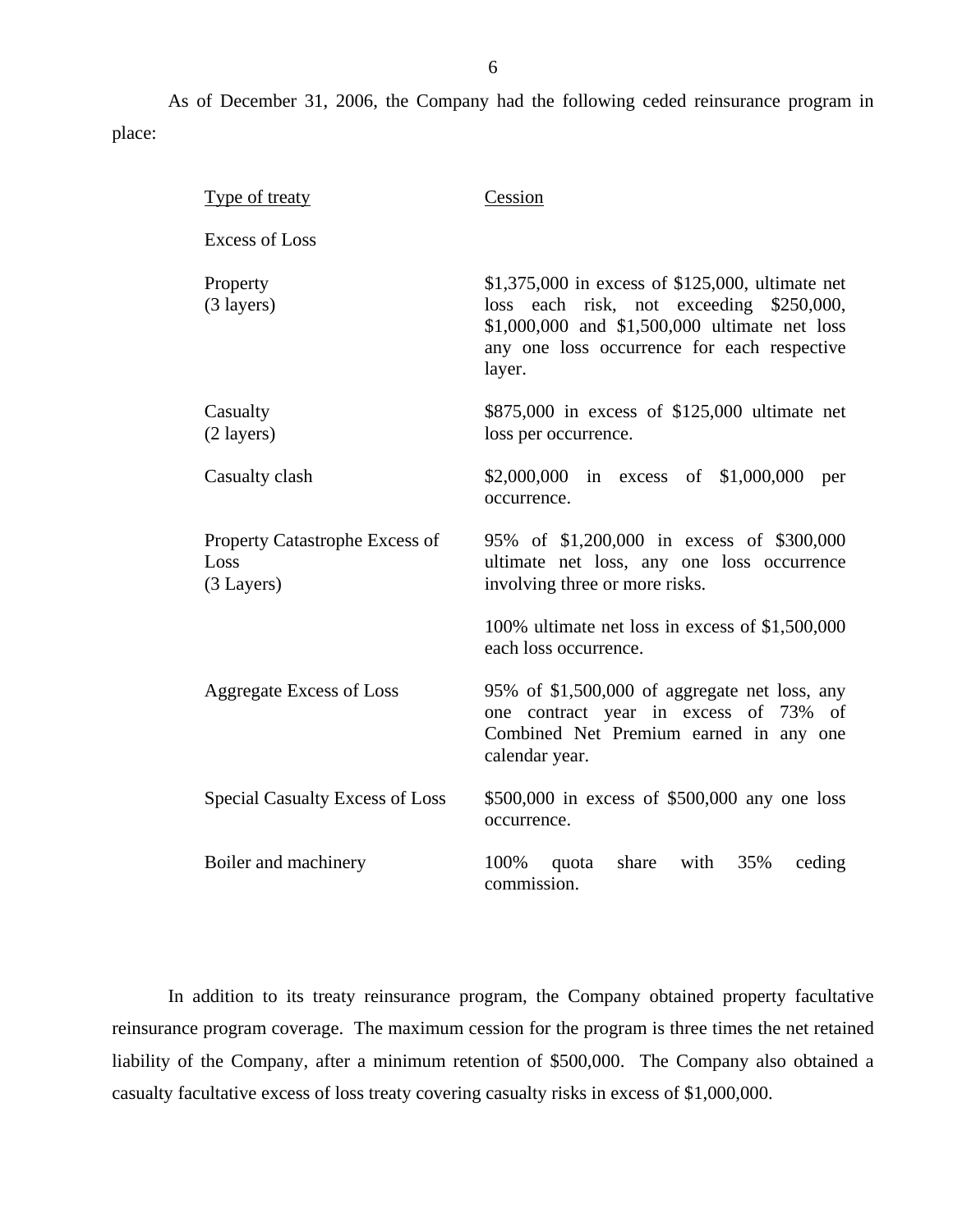Also, as of December 31, 2006, the Company maintained a property and casualty quota share reinsurance program with its affiliate, Monroe Co-op Insurance Company. The program provided for a cession of \$15,000 (12% of its minimum retention after cession to non-affiliated reinsurers, \$125,000) per property risk, subject to a maximum of \$45,000 for each and every casualty loss occurrence.

Since the previous examination, the Company's retention has increased from \$85,000 to \$110,000 on property and casualty business. All business was ceded to authorized reinsurers.

Reinsurance agreements with affiliates were reviewed for compliance with Section 308 of the New York Insurance Law and Department Circular Letter No.17 (2001). It was noted that the Company did not file modifications of the agreements with the Department within the time limit prescribed in Department Circular Letter No.17 (2001). Department Circular letter No.17 (2001) requires that changes in affiliate reinsurance be filed with the Superintendent at least 30 days prior to their implementation.

Section 308 of the New York Insurance Law authorizes the superintendent to require an authorized insurer to submit special reports in relation to its transactions or condition or any matter connected therewith. Department Circular Letter No.17 (2001) indicates certain information that has to be filed pursuant to the authority granted by Section 308 of the New York Insurance Law. Therefore, it is recommended that the Company comply with Section 308 of the New York Insurance Law and file with the Superintendent changes in its inter-company reinsurance treaties as specified in Department Circular Letter No. 17 (2001) at least thirty days in advance of the effective date.

In 2004 and 2005, the amount of reinsurance premiums ceded to both the affiliate and nonaffiliates by the Company exceeded 50% of its reported unearned premiums reserve at the beginning of each year. However, the Company failed to file its reinsurance treaties with the Department, pursuant to the provisions of Section 1308(e)(1) of the New York Insurance Law. It is recommended that the Company comply with Section 1308(e) of the New York Insurance Law and file its reinsurance treaties with the Department for review, when the amount of reinsurance ceded premiums is greater than 50% of the unearned premiums reserve reported at the beginning of each year.

All ceded reinsurance agreements in effect as of the examination date were reviewed and were found to contain the required clauses, including an insolvency clause meeting the requirements of Section 1308 of the New York Insurance Law.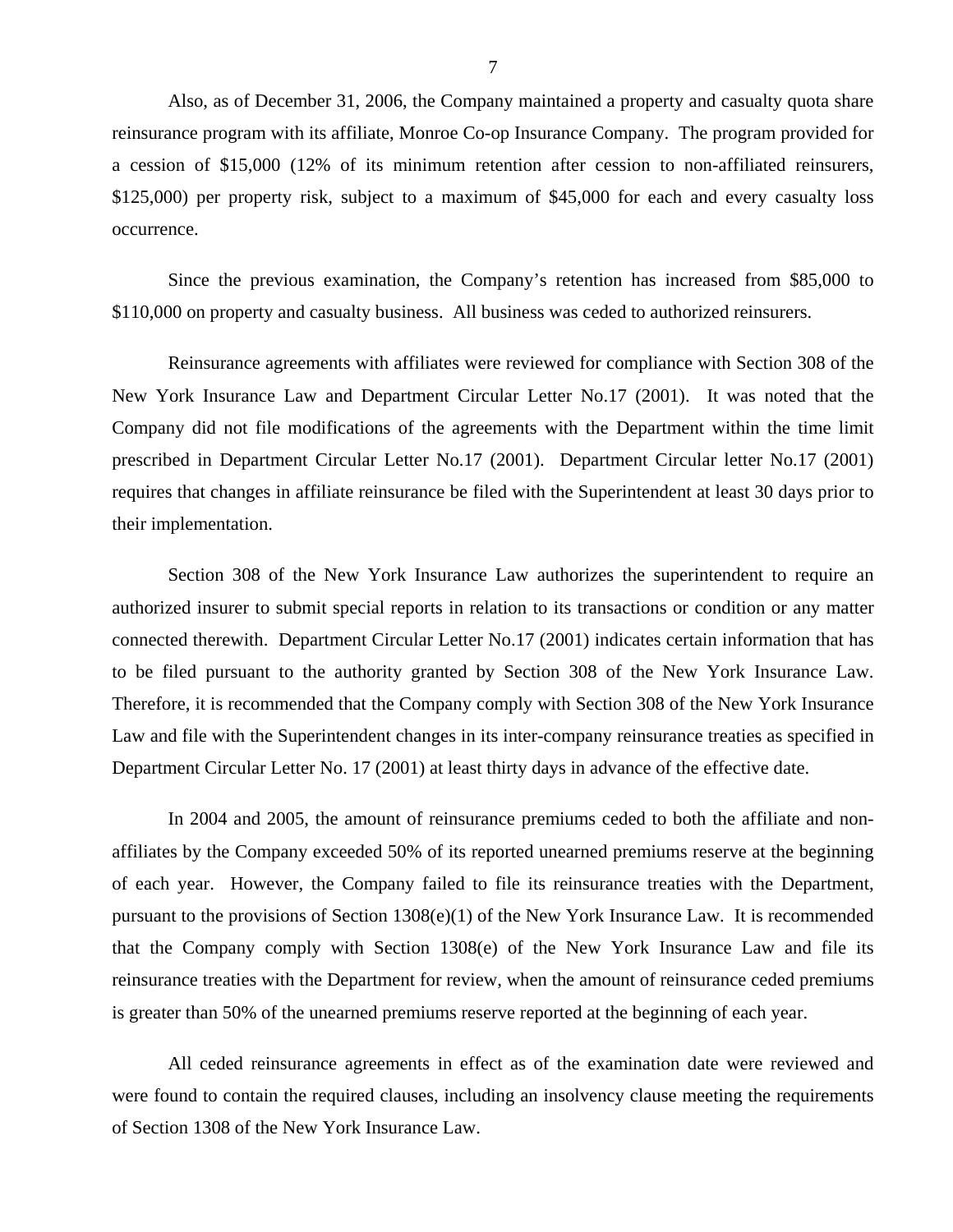Examination review of the Schedule F data reported by the Company in its filed annual statement was found to accurately reflect its reinsurance transactions. Additionally, management has represented that all material ceded reinsurance agreements transfer both underwriting and timing risk as set forth in SSAP No. 62. Representations were supported by appropriate risk transfer analyses and an attestation from the Company's Chief Executive Officer and Chief Financial Officer pursuant to the NAIC Annual Statement Instructions. Additionally, examination review indicated that the Company was not a party to any finite reinsurance agreements. All ceded reinsurance agreements were accounted for utilizing reinsurance accounting as set forth in paragraph 25 of SSAP No. 62.

### D. Holding Company System

The Company is not a member of any holding company system. However, it is considered affiliated with Monroe Co-op Insurance Company ("Monroe") by virtue of an expense sharing agreement that became effective on July 1, 1999, and some common management (officers and directors). On June 30, 1999, Monroe issued a Section 1307 Surplus Note in the amount of \$1,000,000 to the Company. Also, on January 1, 2003, the Company entered into reinsurance contracts tantamount to an inter-company pooling arrangement with Monroe, as more fully described in item 2C of this report.

A review of the holding company registration statements filed with this Department indicated that such filings were complete and were filed in a timely manner pursuant to Department Circular Letter No. 17 (2001).

### E. Significant Operating Ratios

The following ratios have been computed as of December 31, 2006, based upon the results of this examination:

| Net premiums written to surplus as regards policyholders                               | 68% |
|----------------------------------------------------------------------------------------|-----|
| Liabilities to liquid assets (cash and invested assets less investments in affiliates) | 47% |
| Premiums in course of collection to surplus as regards policyholders                   | 3%  |

All of the above ratios fall within the benchmark ranges set forth in the Insurance Regulatory Information System of the National Association of Insurance Commissioners.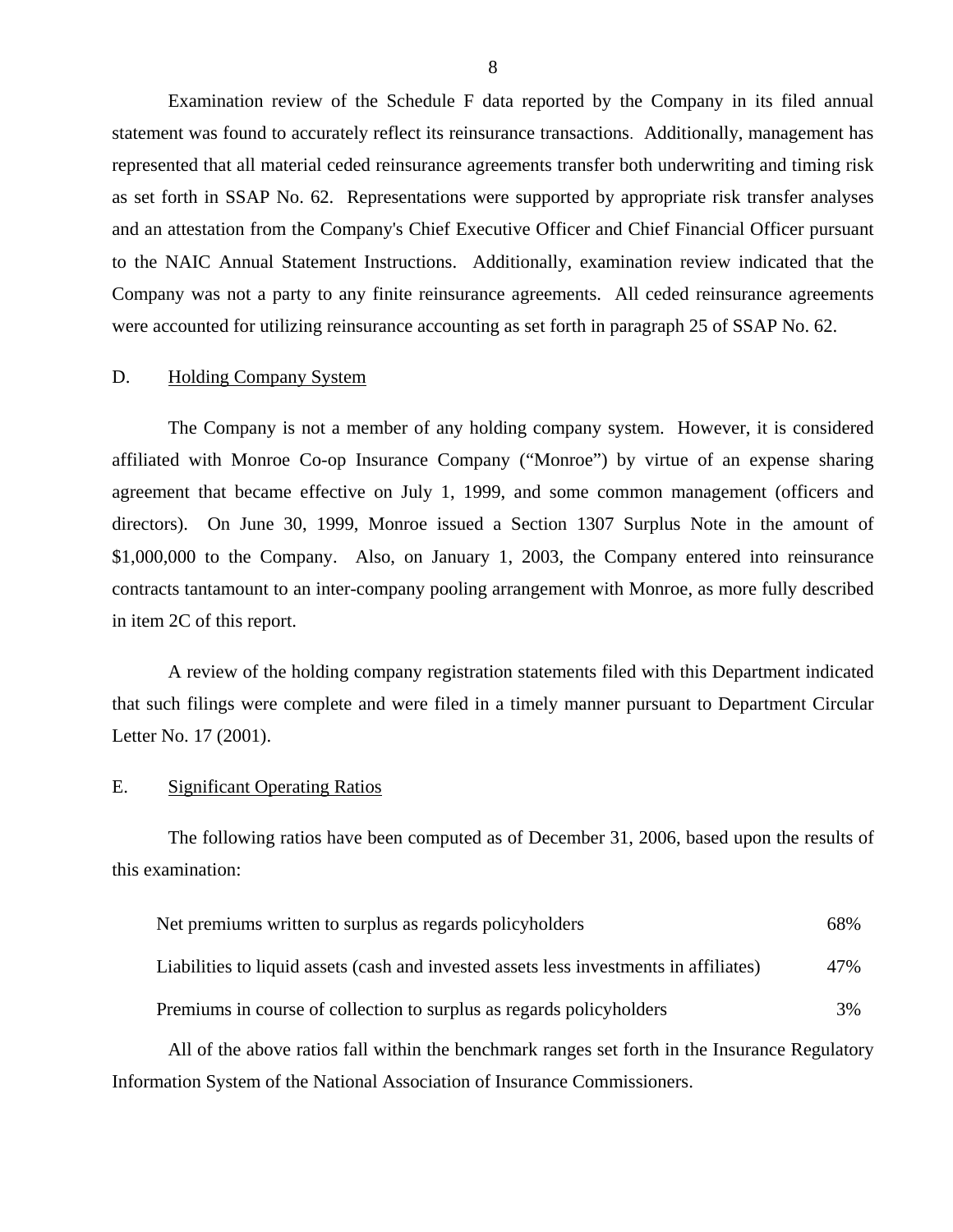The underwriting ratios presented below are on an earned/incurred basis and encompass the five-year period covered by this examination:

|                                              | Amounts      | Ratios  |
|----------------------------------------------|--------------|---------|
| Losses and loss adjustment expenses incurred | \$22,254,274 | 55.72%  |
| Other underwriting expenses incurred         | 15,645,483   | 39.17   |
| Net underwriting gain                        | 2,040,914    | 5.11    |
| Premiums earned                              | \$39,940,671 | 100.00% |

### F. Accounts and Records

### i. Custodial Agreement

An examination review of the custodial agreement between the Company and the custodian of its securities indicated that the agreement did not contain some of the provisions and safeguards put forth in the NAIC Financial Condition Examiners Handbook Part 1 Section IV J.

During the course of the examination, the Company amended its custodial agreement to include the missing provisions and safeguards. Nevertheless, it is recommended that when entering into custodial agreements in the future, the Company comply with the NAIC Financial Condition Examiners Handbook Part 1 Section IV J.

### ii. Signature Requirements

It was discovered during the review of cancelled checks that an employee, who was not a board-appointed officer, was signing checks contrary to the provisions of Section 6611 of the New York Insurance Law regarding check issuing procedures. Section 6611(a)(4)(C) of the New York Insurance Law states, in part, that:

"All checks issued shall be signed either by two officers or by one officer upon the written order of another officer..."

It is recommended that the Company comply with Section  $6611(a)(4)(C)$  of the New York Insurance Law regarding signatory requirements on checks.

### iii. Misclassification of Shares in Mutual Funds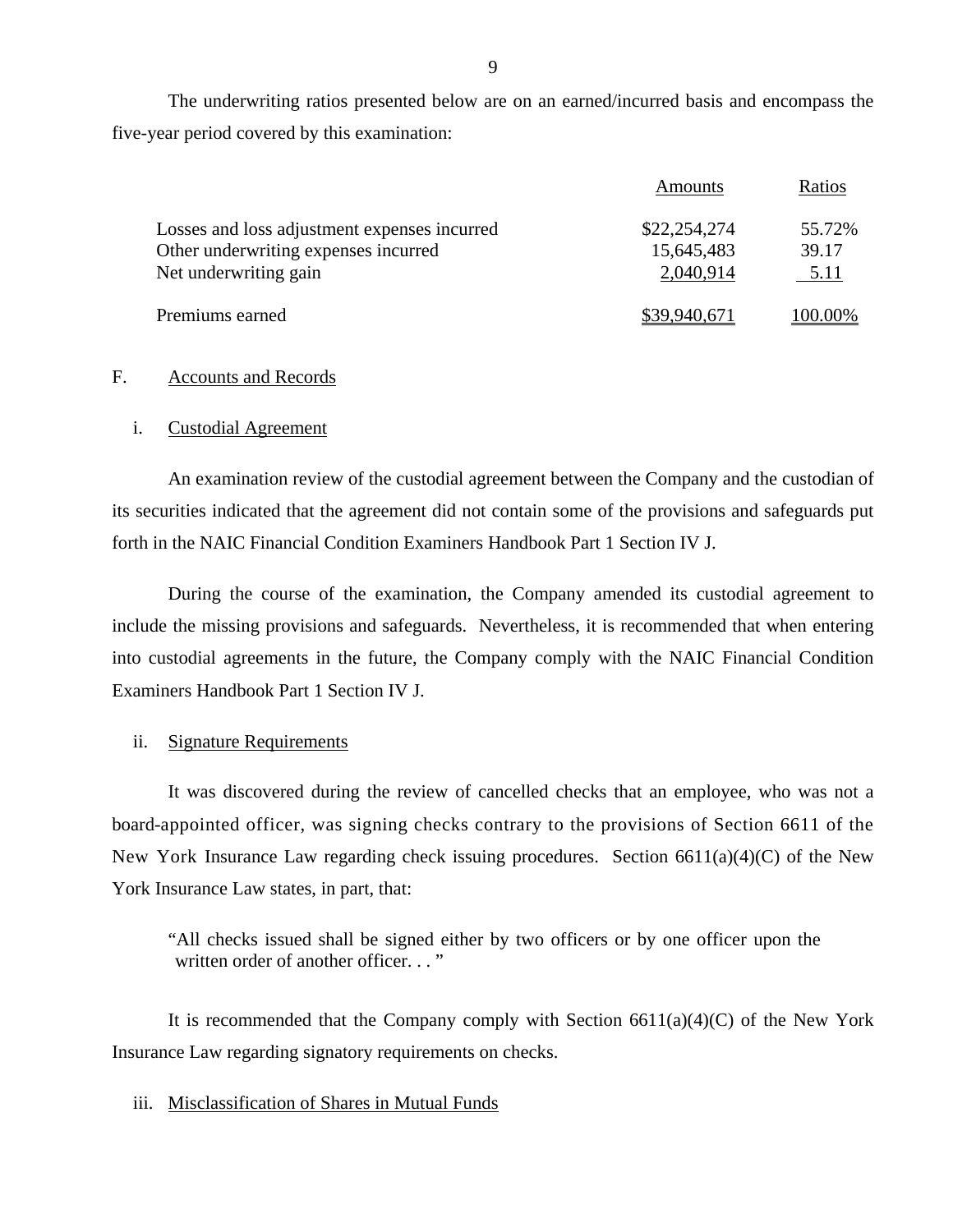The Company reported an investment in Prime Obligation Funds, a Class 1 mutual fund, as cash in Schedule E of the 2006 filed annual statement. Pursuant to the SSAP No. 30 paragraph 3, such Funds shall be classified as common stocks. Therefore, it is recommended that, henceforth, the Company classify shares in mutual funds in accordance with SSAP No. 30.

### iv. Misclassification of Inter-Company Balance

Under the expense sharing agreement between the Company and its affiliate, the Company provided services to its affiliate by paying ceded reinsurance premiums to non-affiliate reinsurers and recouped the amount through inter-company billing. At December 31, 2006, the amount receivable for ceded reinsurance premiums paid on behalf of the affiliate was included in the uncollected premiums and agent balances reported in the 2006 filed annual statement.

The NAIC Annual Statement Instructions define items to be included in the annual statement line item 'premiums and considerations.' Those items do not include the description of the receivable in question. It is recommended that the Company classify inter-company balances in accordance with the NAIC Annual Statement Instructions.

### v. Disclosure of Unsecured Reinsurance Recoverables

Paragraph 65 of SSAP No. 62 and the NAIC Annual Statement Instructions require an insurer to include a disclosure in the Notes to Financial Statements of its annual statement if the Company has with any individual reinsurers, authorized or unauthorized, an unsecured aggregate recoverable for losses, paid and unpaid including incurred but not reported ("IBNR"), loss adjustment expenses and unearned premiums that exceeds three percent of the Company's policyholder surplus. A review of Schedule F Part 3 for each of the years during the examination period indicated that the Schedule included at least one reinsurer each year with unsecured reinsurance recoverables in excess of three percent of the Company's reported policyholder surplus. However, the Company responded "N/A" to Note 23A (Unsecured Reinsurance Recoverables) of the Notes to Financial Statements.

It is recommended that the Company make the required disclosure regarding unsecured reinsurance recoverables in future filed annual statements pursuant to SSAP No. 62 and the NAIC Annual Statement Instructions.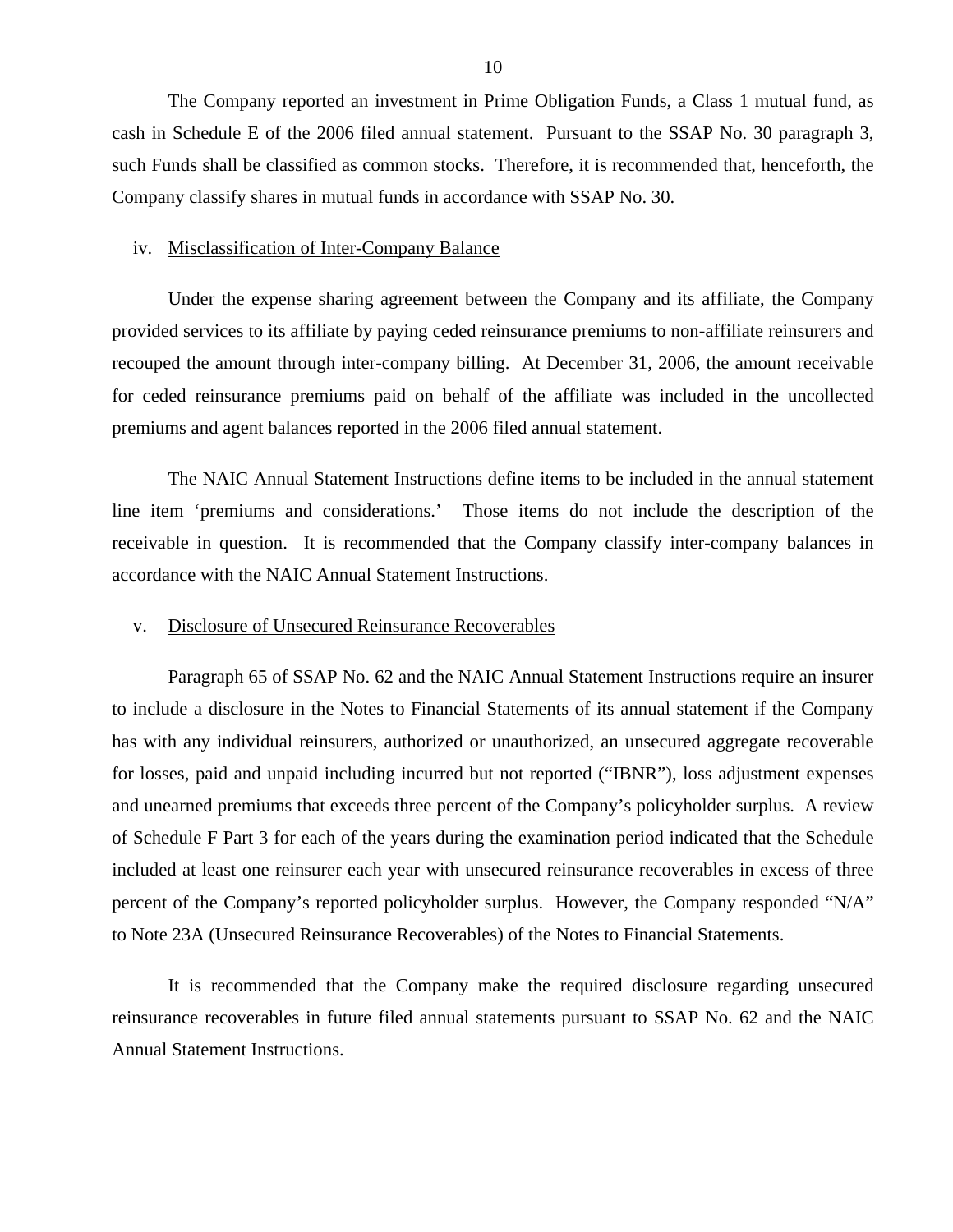# **3. FINANCIAL STATEMENTS**

# A. Balance Sheet

The following shows the assets, liabilities and surplus as regards policyholders as of December 31, 2006 as determined by this examination and as reported by the Company:

| Assets                                                            | Assets       | Assets Not<br><b>Admitted</b> | Net Admitted<br>Assets |
|-------------------------------------------------------------------|--------------|-------------------------------|------------------------|
| <b>Bonds</b>                                                      | \$15,890,738 | \$<br>$\theta$                | \$15,890,738           |
| Common stocks                                                     | 3,738,925    | $\Omega$                      | 3,738,925              |
| Real Estate: Properties occupied by the company                   | 1,086,520    | $\Omega$                      | 1,086,520              |
| Cash, cash equivalents and short-term investments                 | 572,948      | $\theta$                      | 572,948                |
| Other invested assets                                             | 1,000,000    | $\theta$                      | 1,000,000              |
| Investment income due and accrued                                 | 176,788      | $\theta$                      | 176,788                |
| Uncollected premiums and agents' balances in course of collection | 405,824      | $\theta$                      | 405,824                |
| Deferred premiums, agents' balances and installments booked but   |              |                               |                        |
| deferred and not yet due                                          | 1,893,118    | 1,831                         | 1,891,287              |
| Reinsurance: Amounts recoverable from reinsurers                  | 913,206      | 0                             | 913,206                |
| Net deferred tax asset                                            | 621,003      | 187,409                       | 433,594                |
| Electronic data processing equipment and software                 | 277,234      | 225,593                       | 51,641                 |
| Furniture and equipment, including health care delivery assets    | 119,481      | 119,481                       | $\theta$               |
| Receivables from parent, subsidiaries and affiliates              | 10,997       | 10,997                        |                        |
| Aggregate write-ins for other than invested assets                | 82,062       | 7,500                         | 74,562                 |
| Total assets                                                      | \$26.788.844 | \$552,811                     | \$26,236,033           |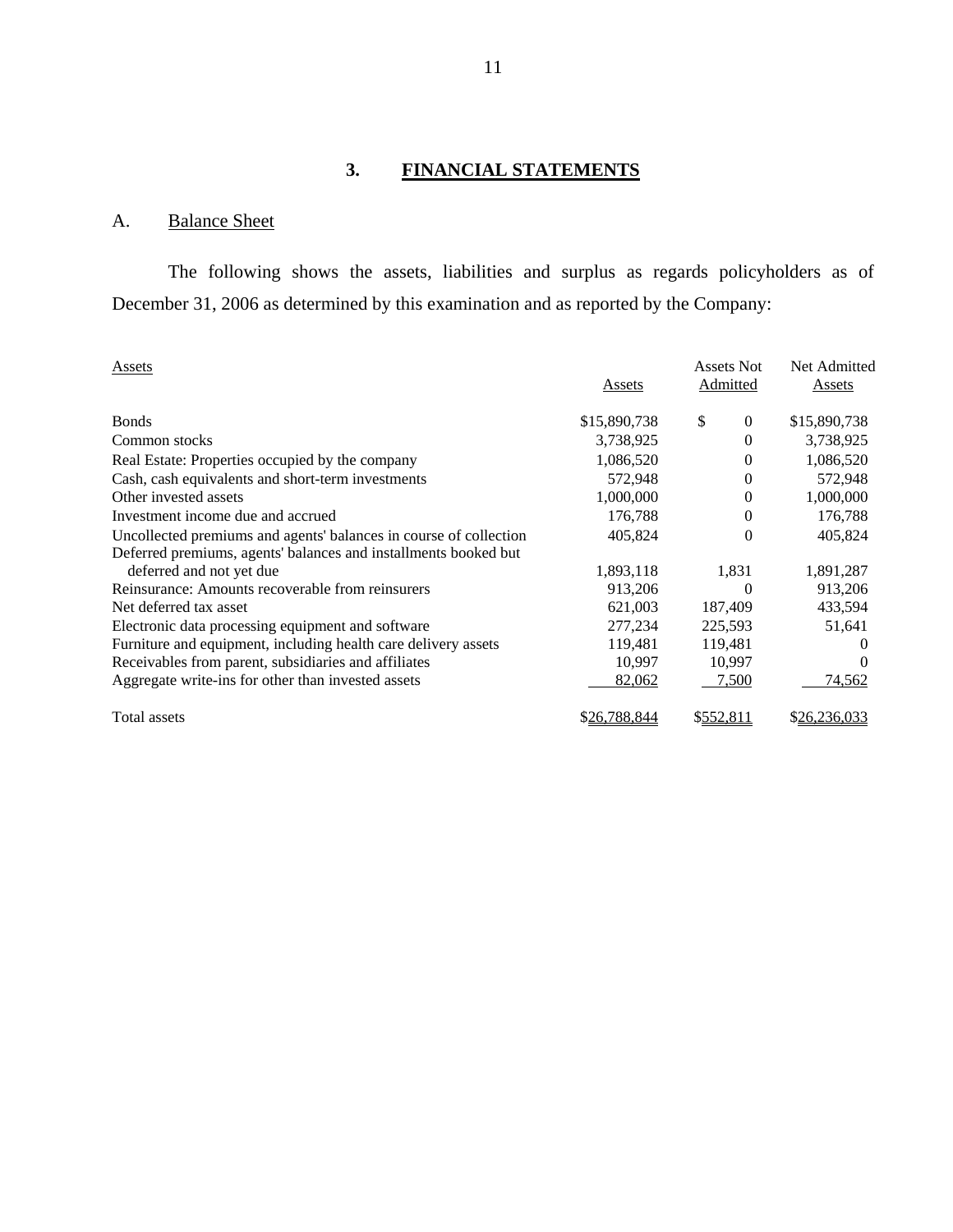### Liabilities, Surplus and Other Funds

| Liabilities                                                           |                |              |
|-----------------------------------------------------------------------|----------------|--------------|
| Losses and loss adjustment expenses                                   |                | \$3,986,098  |
| Commissions payable, contingent commissions and other similar charges |                | 779,684      |
| Other expenses (excluding taxes, licenses and fees)                   |                | 426,324      |
| Current federal and foreign income taxes                              |                | (122, 189)   |
| Unearned premiums                                                     |                | 5,946,712    |
| Advance premiums                                                      |                | 125,817      |
| Ceded reinsurance premiums payable (net of ceding commissions)        |                | 234,706      |
| <b>Total liabilities</b>                                              |                | \$11,377,152 |
| Surplus and Other Funds                                               |                |              |
| Required surplus                                                      | 100,000<br>\$. |              |
| Unassigned funds (surplus)                                            | 14,758,881     |              |
| Surplus as regards policyholders                                      |                | 14,858,881   |
| Total liabilities, surplus and other funds                            |                | \$26,236,033 |

NOTE: The Internal Revenue Service has not yet begun to audit tax returns covering tax years 2002 through 2006. The examiner is unaware of any potential exposure of the Company to any tax assessment and no liability has been established herein relative to such contingency.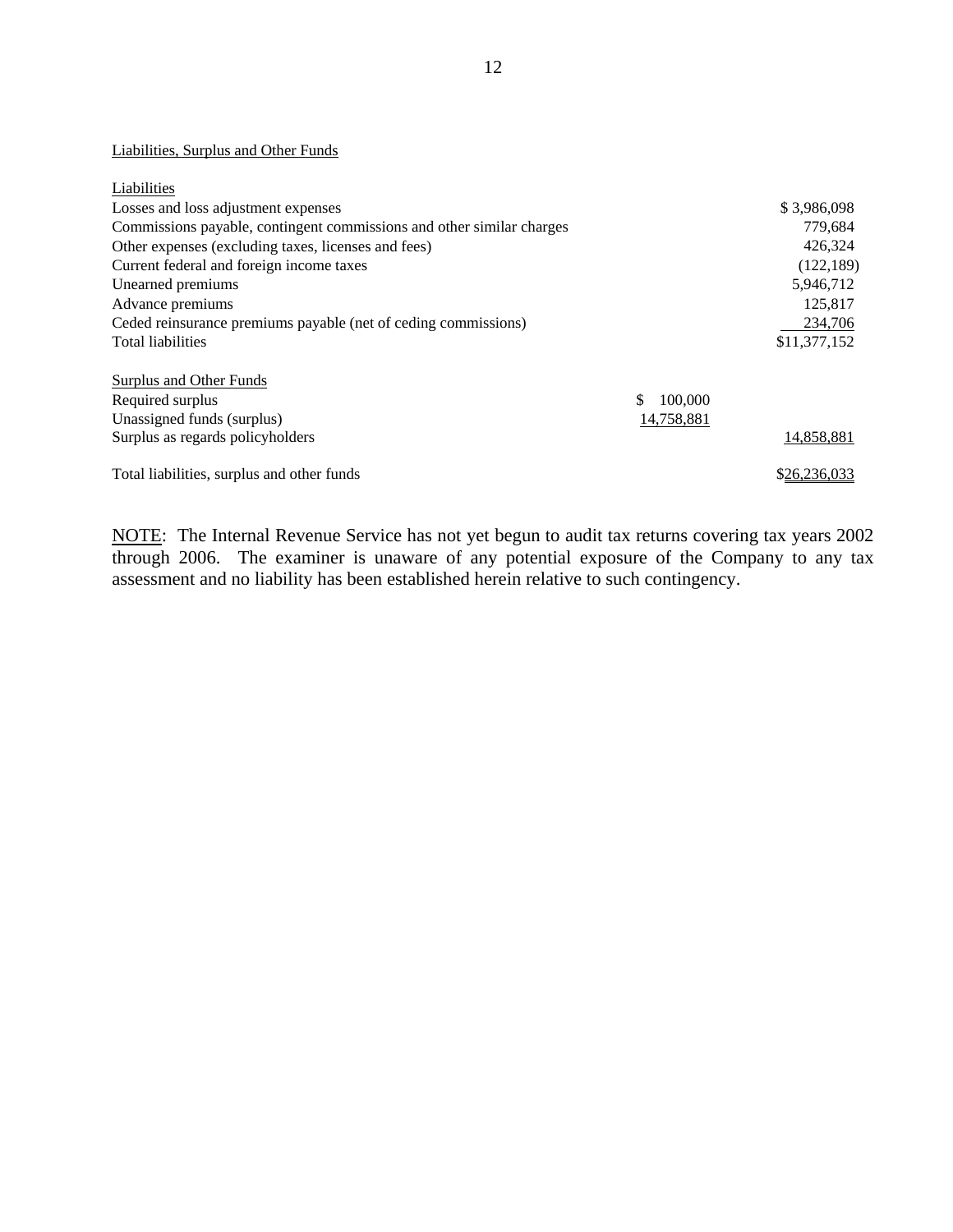### B. Underwriting and Investment Exhibit

Surplus as regards policyholders increased \$4,071,923 during the five-year examination period January 1, 2002 through December 31, 2006, detailed as follows:

# Underwriting Income Premiums earned  $$39,940,671$ Deductions: Losses and loss adjustment expenses incurred Other underwriting expenses incurred Aggregate write-ins for underwriting deductions \$22,254,274 15,645,483 0 Total underwriting deductions  $\frac{37,899,757}{2}$ Net underwriting gain or (loss) \$ 2,040,914 Investment Income Net investment income earned \$ 2,707,146 Net realized capital gains (losses) (15,928) Net investment gain or (loss) 2,691,218 Other Income Finance and service charges not included in premiums  $\frac{\$}{2}$  714,995 Aggregate write-ins for miscellaneous income 45,938 Total other income 760,933 Net income, after dividends to policyholders, but before federal and foreign income taxes  $$5,493,065$ Federal and foreign income taxes incurred 2,004,195 Net income  $$3,488,870$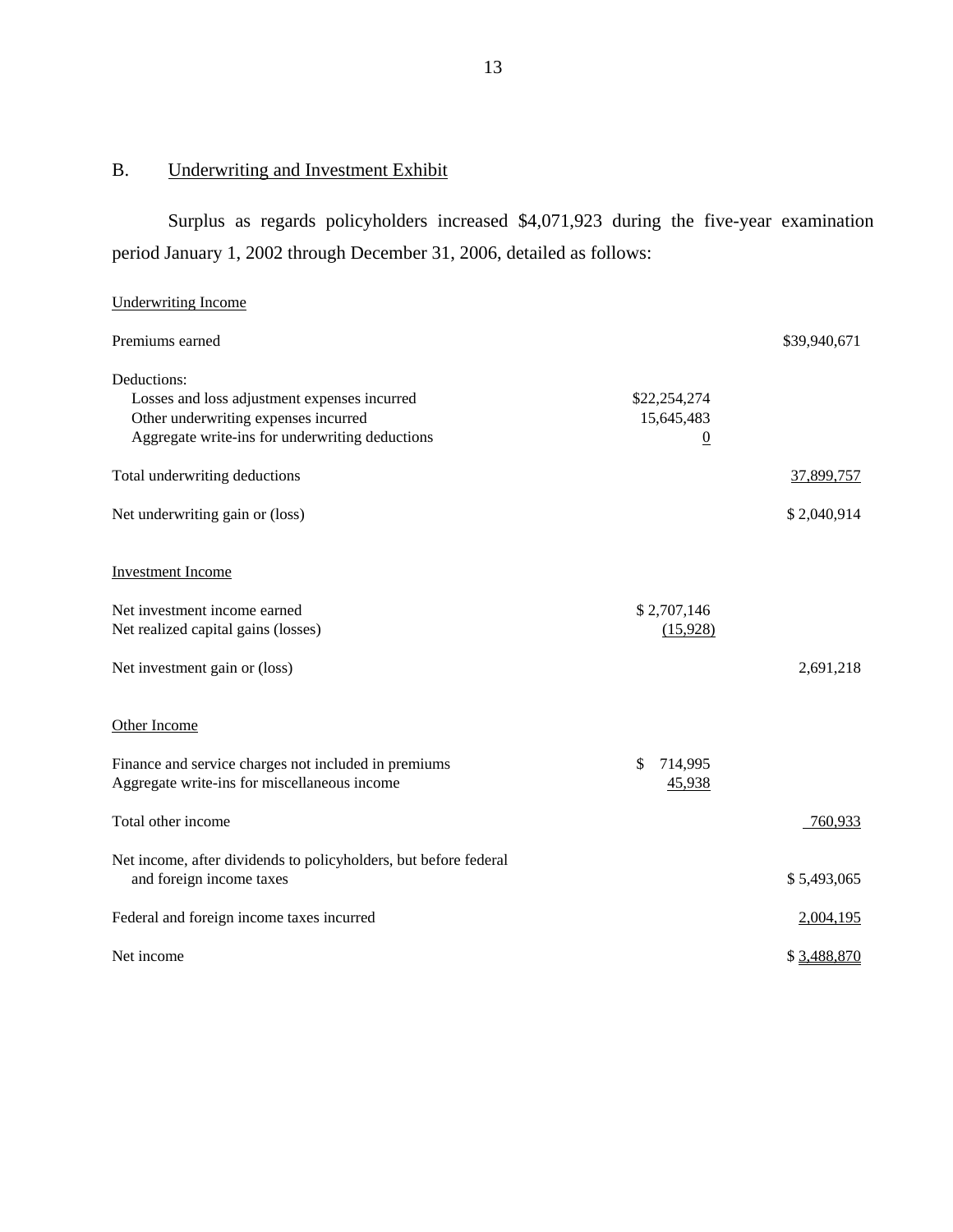<span id="page-15-0"></span>

| Surplus as regards policyholders per report on<br>examination as of December 31, 2001 |             |           | \$10,786,958 |
|---------------------------------------------------------------------------------------|-------------|-----------|--------------|
|                                                                                       | Gains in    | Losses in |              |
|                                                                                       | Surplus     | Surplus   |              |
| Net income                                                                            | \$3,488,869 |           |              |
| Net unrealized capital gains or losses                                                | 381,762     |           |              |
| Change in net deferred income tax                                                     | 621,003     |           |              |
| Change in nonadmitted assets                                                          |             | \$419,711 |              |
| Total gains and losses                                                                | \$4,491,634 | \$419,711 |              |
| Net increase (decrease) in surplus                                                    |             |           | 4,071,923    |
| Surplus as regards policyholders per report on                                        |             |           |              |
| examination as of December 31, 2006                                                   |             |           | \$14,858,881 |

# **4. LOSSES AND LOSS ADJUSTMENT EXPENSES**

The examination liability for the captioned items of \$3,986,098 is the same as reported by the Company as of December 31, 2006.

The examination analysis of the loss and loss adjustment expense reserves was conducted in accordance with generally accepted actuarial principles and was based on statistical information contained in the Company's internal records and in its filed annual statements.

## **5. MARKET CONDUCT ACTIVITIES**

In the course of this examination, a review was made of the manner in which the Company conducts its business and fulfills its contractual obligations to policyholders and claimants. The review was general in nature and is not to be construed to encompass the more precise scope of a market conduct investigation, which is the responsibility of the Market Conduct Unit of the Property Bureau of this Department.

The general review was directed at practices of the Company in the following areas:

- A. Sales and advertising
- B. Underwriting
- C. Rating
- D. Claims and complaint handling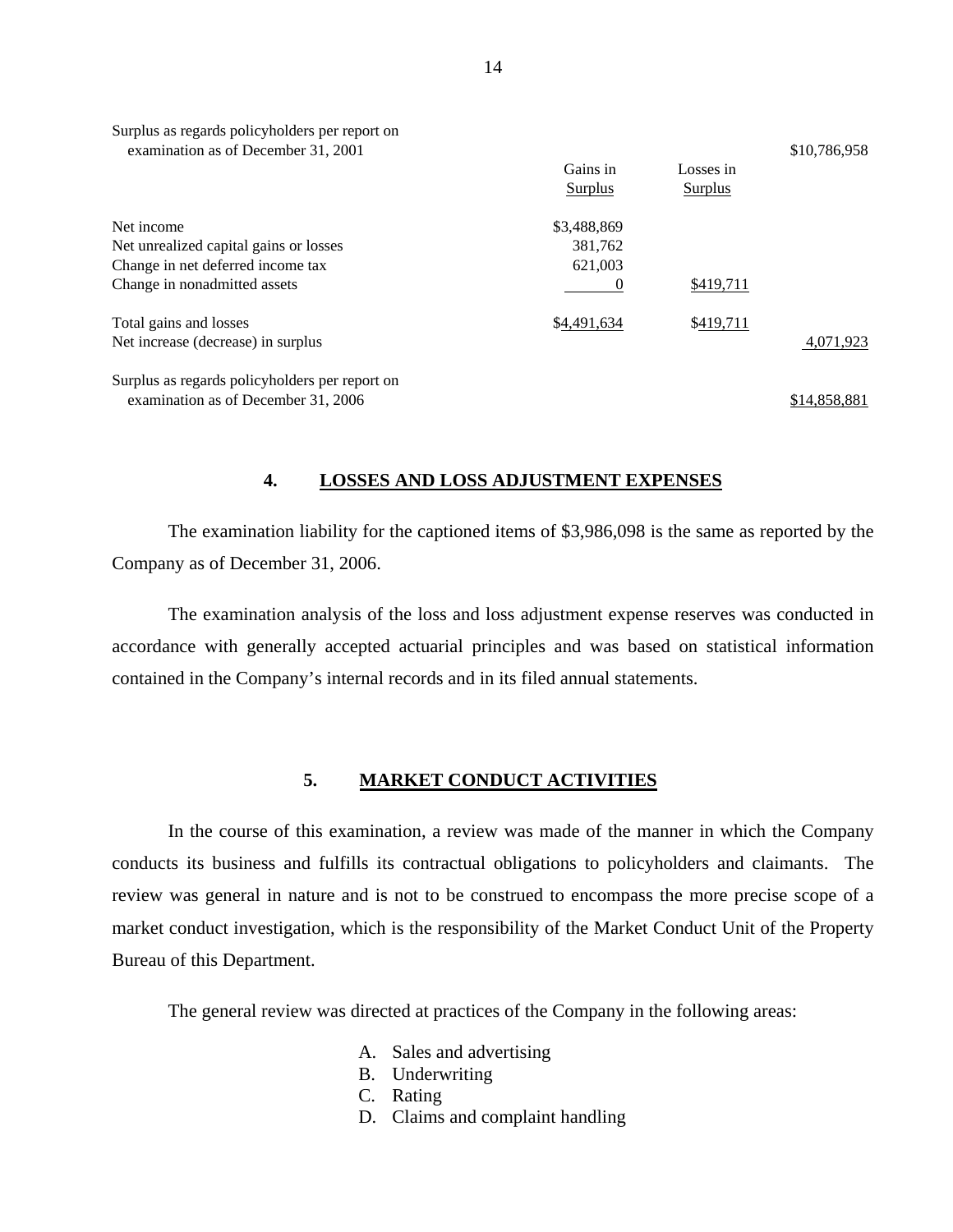Except as noted below, no unfair practices were encountered.

### Use of Unapproved Policy Form

During the review of forms issued for delivery, it was discovered that the Company has been issuing for delivery an in-house form Amendatory Endorsement, ALLE-10 (6/02), without the approval of the Superintendent. The form details certain processing fees charged on policies issued to call attention to the policyholders that non-payment of such fees may result in cancellation of the policy.

Section 6609(b) of the New York Insurance Law requires that all forms delivered or issued for delivery by assessment corporations shall be filed with and approved by the Superintendent; therefore, it is recommended that the Company comply with Section 6609(b) of the New York Insurance Law and file with this Department for approval all of its policy forms prior to use.

### Notice to Third Party Claimants

On examination, it was determined that the Company has not been sending notices of settlements to third party claimants when payments of \$5,000 or more were made to the attorneys or representatives of such claimants. Part 216.9 of Department Regulation 64 requires that notice of settlement shall be mailed to claimants at the same time payments of \$5,000 or more is made to the attorney of a third-party claimant.

It is recommended that the Company comply with Part 216.9 of Department Regulation 64 and notify claimants in writing at the time payments are made to claimant's attorneys in third party liability settlements of \$5,000 or more.

### Agents-Sponsored Advertisements

During the review of the Company's sales and advertising, it was discovered that some advertisements co-sponsored by the Company and agents, which made reference to the Company, did not contain the full name and the location of the Company. Section 2122(b) of the New York Insurance Law requires that agents and brokers shall in all advertisements, public announcements, signs, etc., which refer to an insurer, set forth therein the full name of the insurer and the name of the city, town or village in which it has its principal office.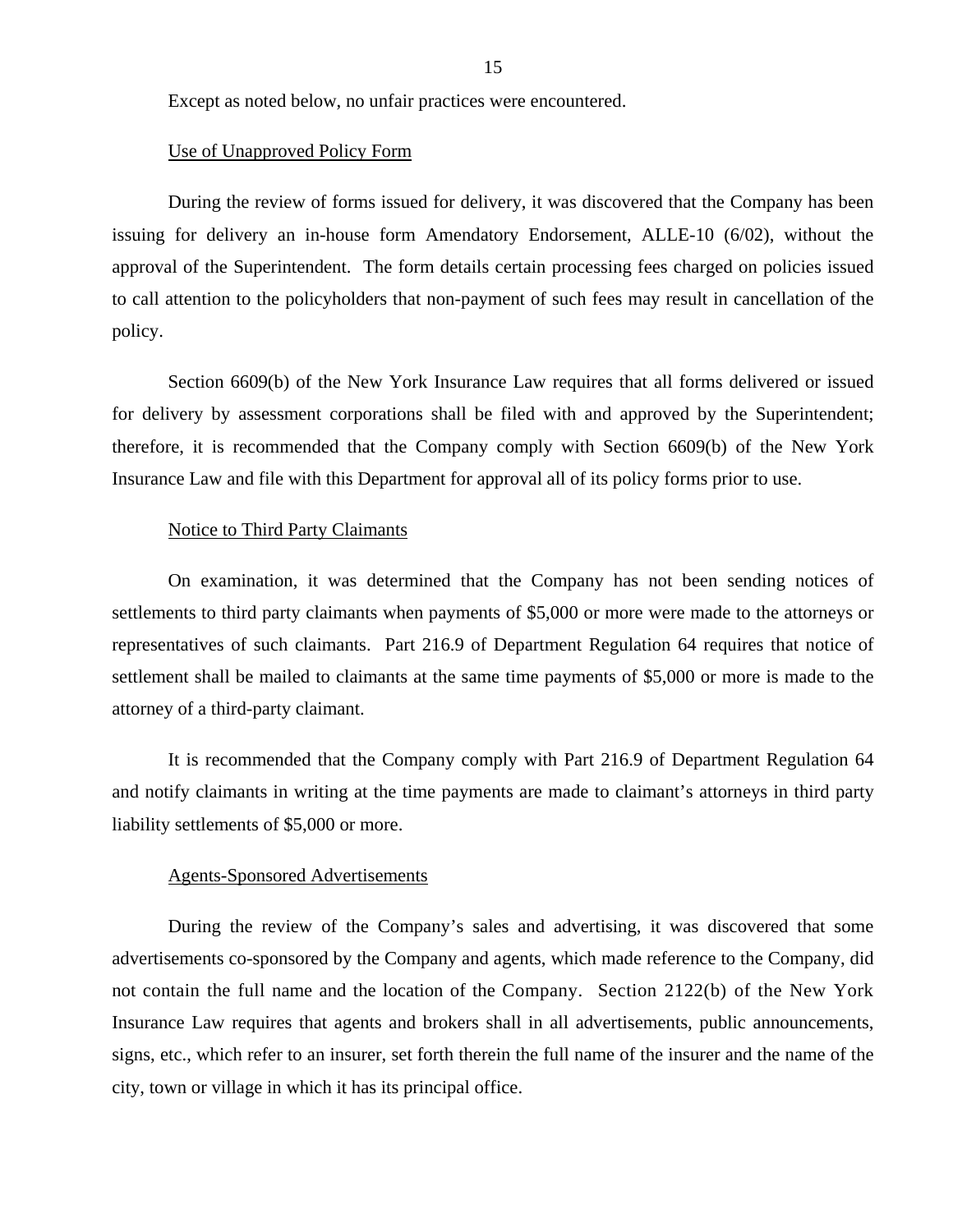It is recommended that the Company ensure that advertisements, public announcements, etc., that it reimburses, in whole or in part, agents or brokers for are in compliance with Section 2122(b) of the New York Insurance Law.

### Personal Lines and Non-Renewal Notices

It was determined from the review of non-renewal notices of personal lines policies that the Company, in some instances, did not provide a specific reason or reasons for the non-renewal of the policies. Sections 3425(d)(1) of the New York Insurance Law requires that a specific reason or reasons shall be stated in or accompany the notice.

It is recommended that the Company state the specific reason or reasons for non-renewal in all non-renewal notices of personal lines policies in order to comply with Section 3425(d)(1) of the New York Insurance Law.

### **6. SUBSEQUENT EVENTS**

Effective as of October 1, 2007, the Department approved the conversion of the Company from an assessment co-operative insurance corporation into an advance premium co-operative insurance corporation. Effective as of the same date, the Department approved a merger between the Company and its affiliate, Monroe Co-op Insurance Company, with the Company as the surviving company.

On November 28, 2007, the Department approved an affiliation between the Company and Conemaugh Valley Mutual Insurance Company ("Conemaugh"), a Pennsylvania-based insurance company to be effective December 11, 2007. Under the terms of the affiliation, the Company advanced Conemaugh a sum of \$1,000,000 in the form of a Surplus Note pursuant to Section 322.2 of the Pennsylvania Insurance Company Law of 1921, as amended by Act 216 of November 30, 2004 (40 P.S. §445.2); the two companies will enter into reinsurance and expense sharing agreements in forms acceptable to both parties and subject to regulatory approval.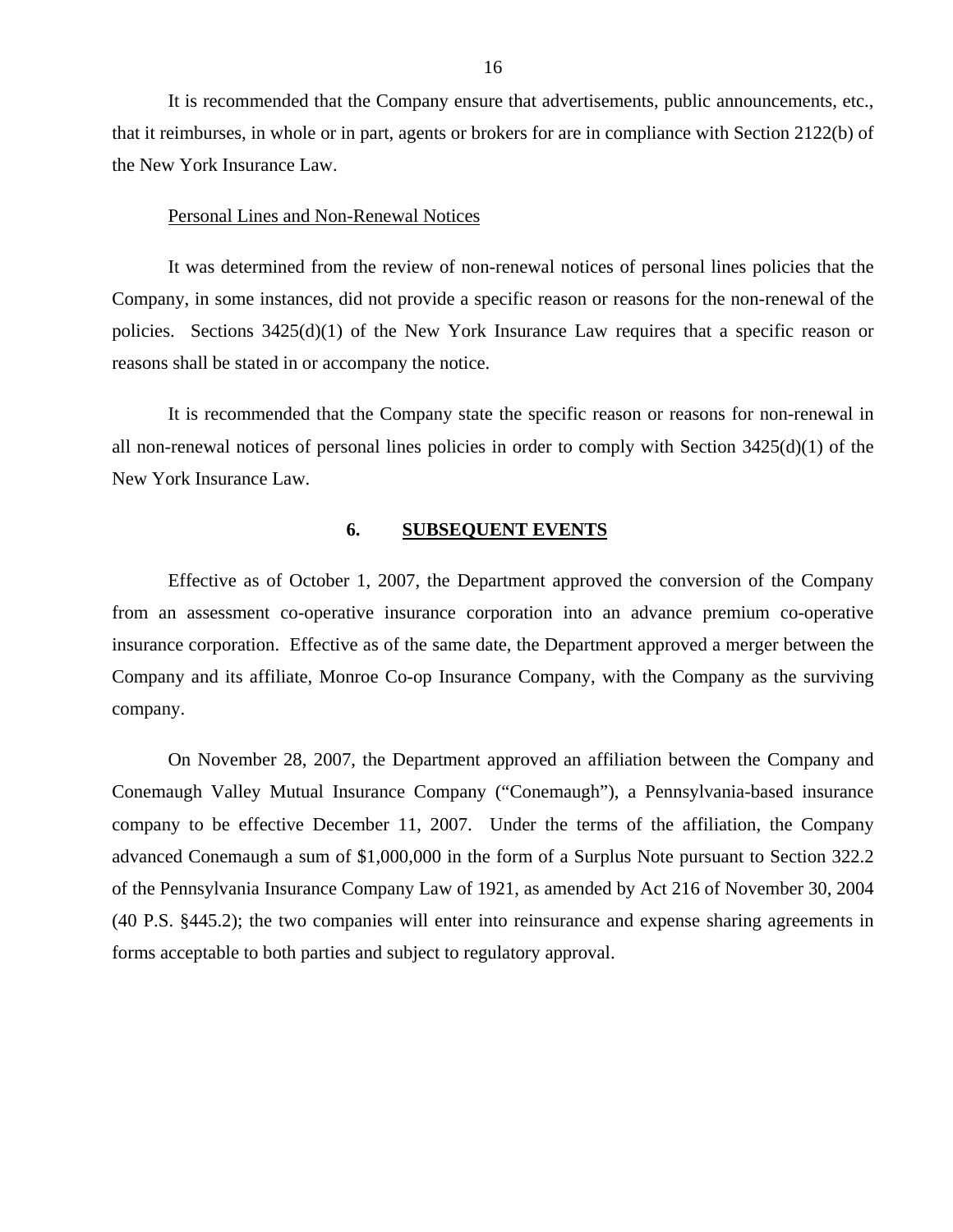<span id="page-18-0"></span>The prior report on examination contained five recommendations as follows (page numbers refer to the prior report):

# ITEM PAGE NO.

5

# A. Management

i. It was recommended that Director Erland E. Kailbourne should either improve his attendance at board meetings or be replaced by the policyholders.

The Company has complied with this recommendation.

ii. It was recommended that the Company comply with Article IV Section 1 of its by-laws by having all members of the board maintain a policy with the Company. 5

The Company has complied with this recommendation.

B. Holding Company System

It was recommended that the Company comply with both Regulation 30 (NYCRR Part 109.2) and the terms of the Expense Sharing Agreement and develop a method of allocation that will more accurately reflect the employees' actual work expenses with respect to Monroe Co-operative Fire Insurance Company. 9

The Company has complied with this recommendation.

- C. Market Conduct Activities
	- i. It was recommended that the Company comply with Section 2112(d) of the Insurance Law and file a notice of termination with the superintendent for all cancelled agents. 15

The Company has complied with this recommendation.

ii. It was recommended that the Company comply with Regulation 96 (NYCRR Part 62-4.2(b)) and include the statutory reason when canceling a policy for failure to return an anti arson application. 16

The Company has complied with this recommendation.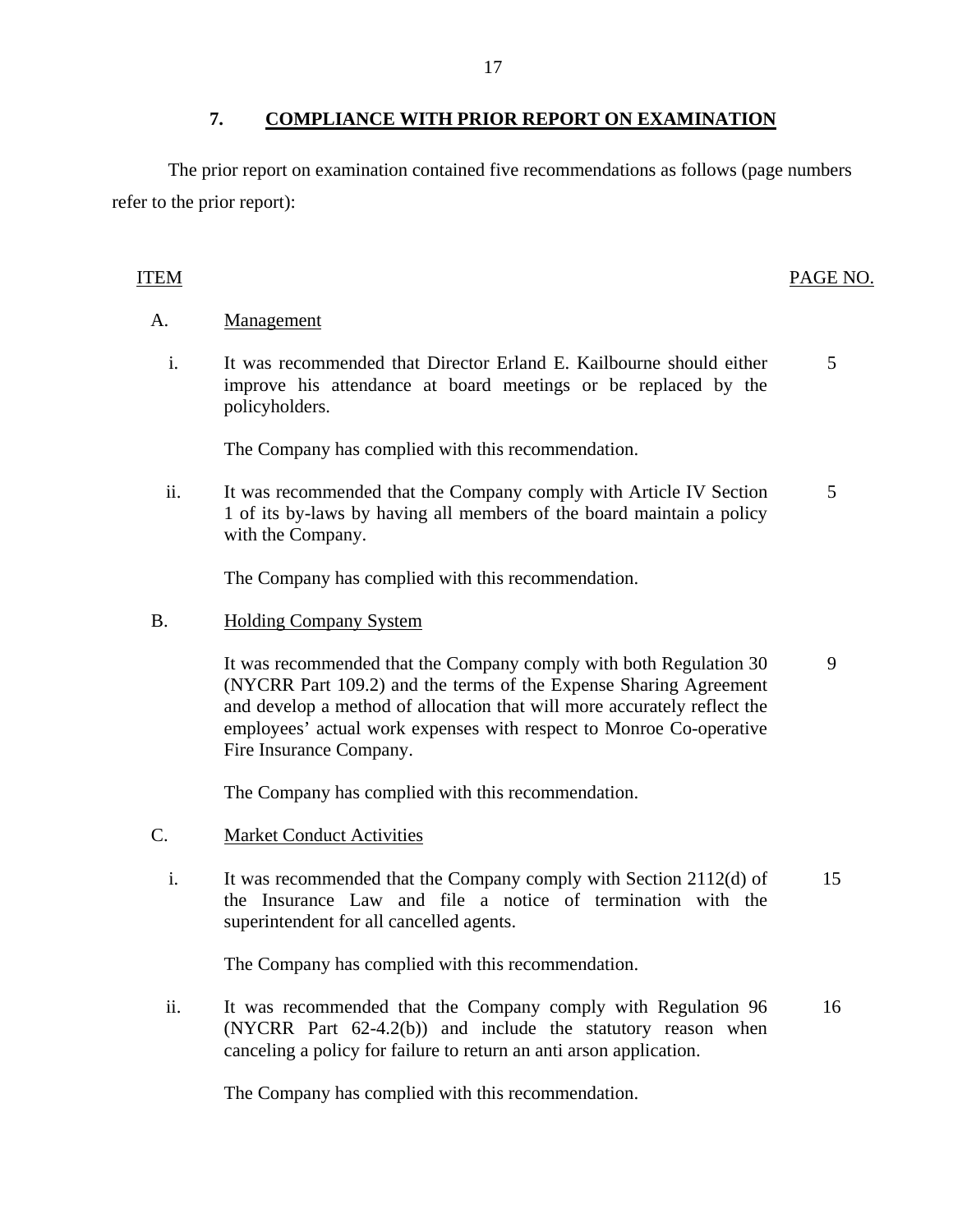# **8. SUMMARY OF COMMENTS AND RECOMMENDATIONS**

# <span id="page-19-0"></span>ITEM PAGE NO.

# A. Reinsurance

- i. It is recommended that the Company comply with Section 308 of the 7 New York Insurance Law and file with the Superintendent changes in its inter-company reinsurance treaties as specified in Department Circular Letter 17 (2001) at least thirty days in advance of the effective date.
- ii. It is recommended that the Company comply with Section 1308(e) of 7 the New York Insurance Law and file its reinsurance treaties with the Department for review, when the amount of reinsurance ceded is greater than 50% of the unearned premiums reserves reported at the beginning of each year.

## B. Accounts and Records

- i. It is recommended that when entering into custodial agreement in the 9 future, the Company comply with the NAIC Financial Condition Examiners Handbook Part 1 Section IV J.
- ii. It is recommended that the Company comply with Section 9  $6611(a)(4)(C)$  of the New York Insurance Law regarding signatory requirements on checks.
- iii. It is recommended that, henceforth, the Company classify shares in 9 mutual funds in accordance with SSAP No. 30.
- iv. It is recommended that the Company classify inter-company balances in 10 accordance with the NAIC Annual Statement Instructions.
- v. It is recommended that the Company make the required disclosure 10 regarding unsecured reinsurance recoverables in future filed annual statements pursuant to SSAP No. 62 and the NAIC Annual Statement Instructions.

## C. Market Conduct Activities

- i. It is recommended that the Company comply with Section 6609(b) of 15 the New York Insurance Law and file with this Department for approval all of its policy forms prior to use.
- ii. It is recommended that the Company comply with Part 216.9 of 15 Department Regulation 64 and notify claimants in writing at the time payments are made to claimant's attorneys in third party liability

18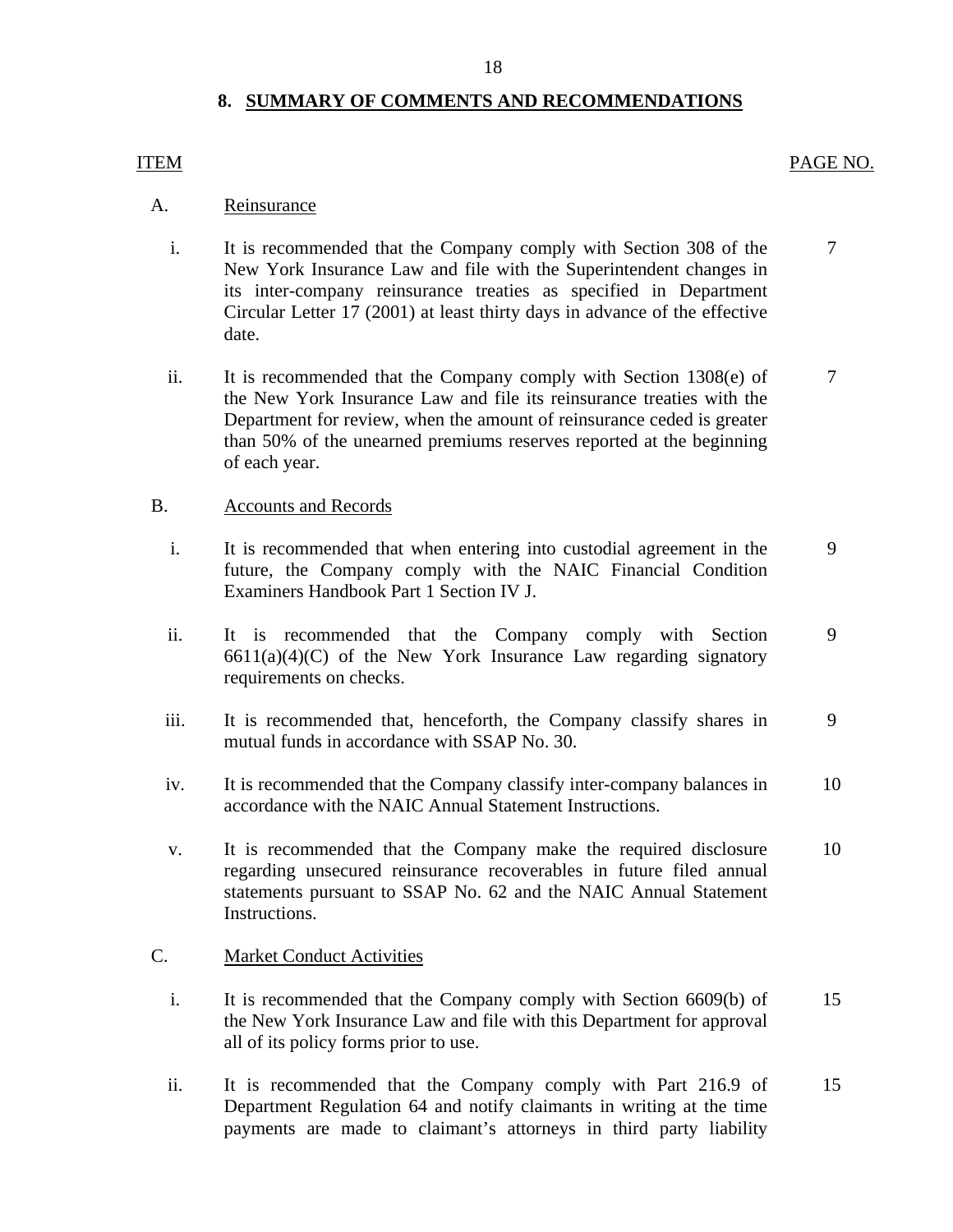settlements of \$5,000 or more.

- iii. It is recommended that the Company ensure that advertisements, public 16 announcements, etc., that it reimburses, in whole or in part, agents or brokers for are in compliance with Section 2122(b) of the New York Insurance Law.
- iv. It is recommended that the Company state the specific reason or reasons 16 for non-renewal in all non-renewal notices of personal lines policies in order to comply with Section 3425(d)(1) of the New York Insurance Law.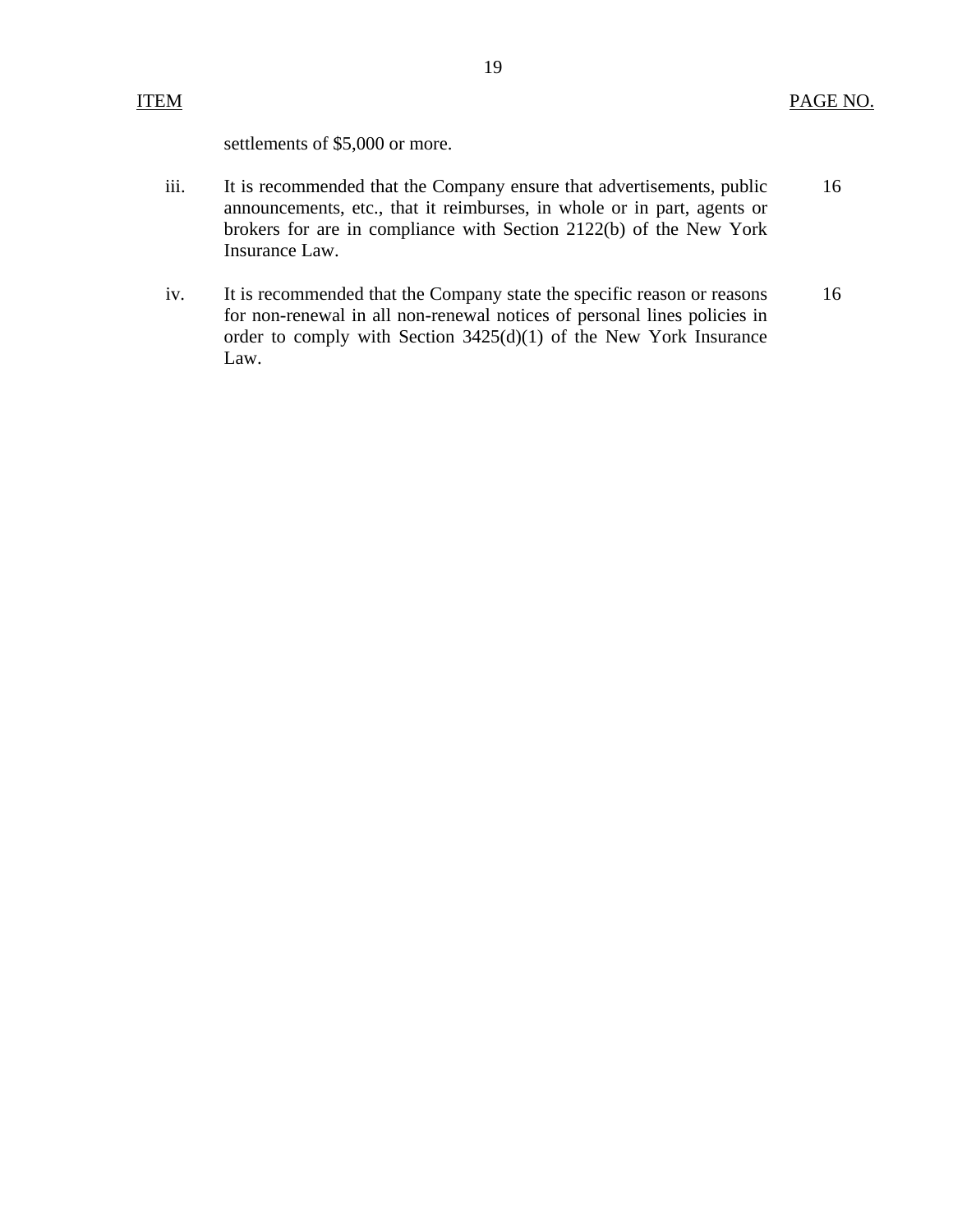Respectfully submitted,

 $\sqrt{s}$  Nyantakyi Akuoko Senior Insurance Examiner

# STATE OF NEW YORK ) )SS:  $\mathcal{L}$ COUNTY OF ALBANY  $\bigcup$

NYANTAKYI AKUOKO, being duly sworn, deposes and says that the foregoing report, subscribed by him is true to the best of his knowledge and belief.

 $\sqrt{s}$ Nyantakyi Akuoko

Subscribed and sworn to before me

this  $\frac{day \text{ of } (x,y) - (x,y) \text{ of } (x,y) \text{ of } (x,y) \text{ of } (x,y)$